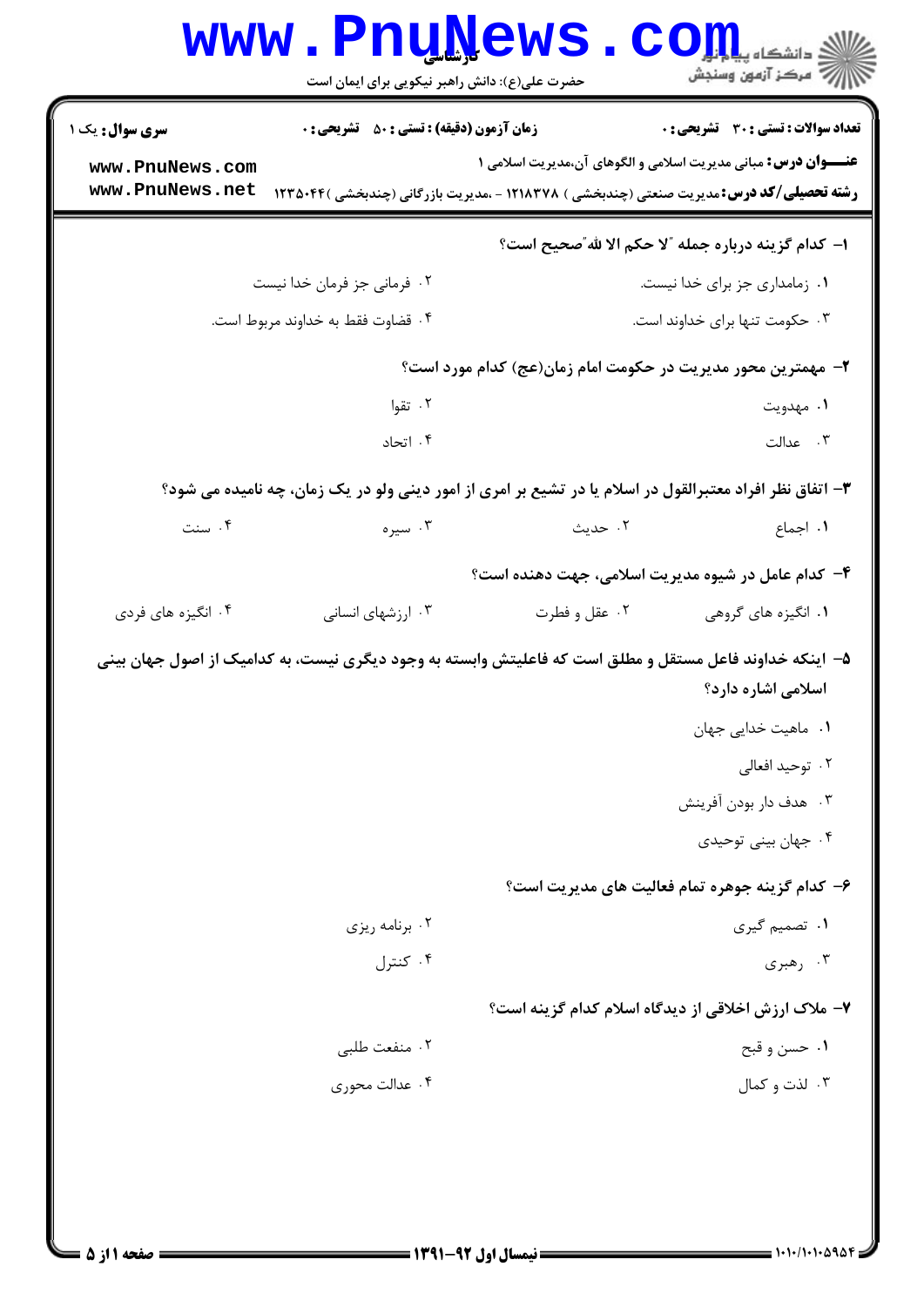|                                                              | <b>www.PnuNews</b><br>حضرت علی(ع): دانش راهبر نیکویی برای ایمان است                                                                                                                     |                                                                                                                                                                                                        | ان دانشڪاه پيا <mark>ہوا کو</mark><br>ان مرکز آزمون وسنجش                                                             |
|--------------------------------------------------------------|-----------------------------------------------------------------------------------------------------------------------------------------------------------------------------------------|--------------------------------------------------------------------------------------------------------------------------------------------------------------------------------------------------------|-----------------------------------------------------------------------------------------------------------------------|
| <b>سری سوال : ۱ یک</b><br>www.PnuNews.com<br>www.PnuNews.net | <b>زمان آزمون (دقیقه) : تستی : 50 ٪ تشریحی : 0</b><br><b>رشته تحصیلی/کد درس:</b> مدیریت صنعتی (چندبخشی ) ۱۲۱۸۳۷۸ - ،مدیریت بازرگانی (چندبخشی )۱۲۳۵۰۴۴                                   |                                                                                                                                                                                                        | <b>تعداد سوالات : تستی : 30 ٪ تشریحی : 0</b><br><b>عنـــوان درس:</b> مبانی مدیریت اسلامی و الگوهای آن،مدیریت اسلامی ۱ |
|                                                              | ۰۱ مدیر مسلمان به شغل خویش به عنوان ۖ یک منبع پاسخگویی به نیازهای جامعه و خود نگاه می کند.                                                                                              | ۸– کدام گزینه در مورد تفاوت نظام مدیریت ارزشی اسلام با سایر مکاتب صحیح است؟<br>۰۳ در نظام ارزشی اسلام، هدف اصلی کمال و رشد الهی انسان است.                                                             | ۰۲ در نظام مدیریت ارزشی اسلام رقابت آزاد است.                                                                         |
| ۰۴ قوانین سازمانی                                            | ۹- ارزش های سازمان از طریق چه عاملی تصمیم گیری، را در سازمان تحت تأثیر قرار می دهد؟<br>۰۳ برنامه ها و اهداف                                                                             | ۰۴ در نظام مدیریت اسلام، اساس تعادل اقتصادی را مردم و جامعه تعیین می کنند.<br>۰۲ فرهنگ عمومی                                                                                                           | ۰۱ ارزش های شخصی                                                                                                      |
|                                                              | ∙١- منظور از ″حَريصٌ عَليكُم″ در آيه ″لَقَد جاءَكم رَسولٌ مِّن اَنفُسكُم عَزِيزٌ عَليهِ ما عَنتم حَريصٌ عَليكُم بِالمُؤمنين رَؤوفٌ رِّحيم″<br>۰۲ سخت کوشی در هدایت مردم<br>۰۴ صبور بودن |                                                                                                                                                                                                        | كدام گزينه است؟<br>۰۱ خشیت از خدا<br>۰۳ مجری احکام الهی و عدالت گرا                                                   |
|                                                              | ۰۲ تعیین اهداف<br>۰۴ کنترل و ارزیابی                                                                                                                                                    |                                                                                                                                                                                                        | 11– اولین گام در مدیریت کدام گزینه است؟<br>۰۱ برنامه ریزی<br>۰۳ سازماندهی                                             |
|                                                              | ۱۲– اینکه پیامبر اکرم(ص) اوقات زندگی خود را به سه دسته تقسیم کرده بودند، به کدامیک از صفات ایشان اشاره دارد؟<br>۰۲ ساده زیستی<br>۰۴ نظم و انضباط                                        | ۱۳- در آغاز سوره ابراهیم، هدف از نزول قرآن چه چیزی بیان شده است؟                                                                                                                                       | ۰۱ خصلت های نیک<br>۰۳ الگو بودن                                                                                       |
|                                                              | ۰۲ حکومت اسلامی<br>۰۴ عدالت اجتماعی                                                                                                                                                     | ۱۴- کدام گزینه در مورد علم و صنعت در قرآن صحیح است؟                                                                                                                                                    | ٠١. مدينه فاضله<br>۰۳ ایجاد قانون در جامعه                                                                            |
|                                                              | ۰۴ از دیدگاه قرآن، حضرت نوح(ع) در جریان استفاده صحیح از علم و صنعت از پیشکسوتان به شمار می آید.                                                                                         | ۰۱ مهمترین بهره درست از صنایع پیشرفته هر عصر تأمین نیازهای دینی مردم است.<br>۰۲ آنچه در قرآن درباره علم و صنعت بیان شده است، جنبه تعیین دارد.<br>۰۳ در قرآن به اصل فرایند صنعتی شدن اشاره ای نشده است. |                                                                                                                       |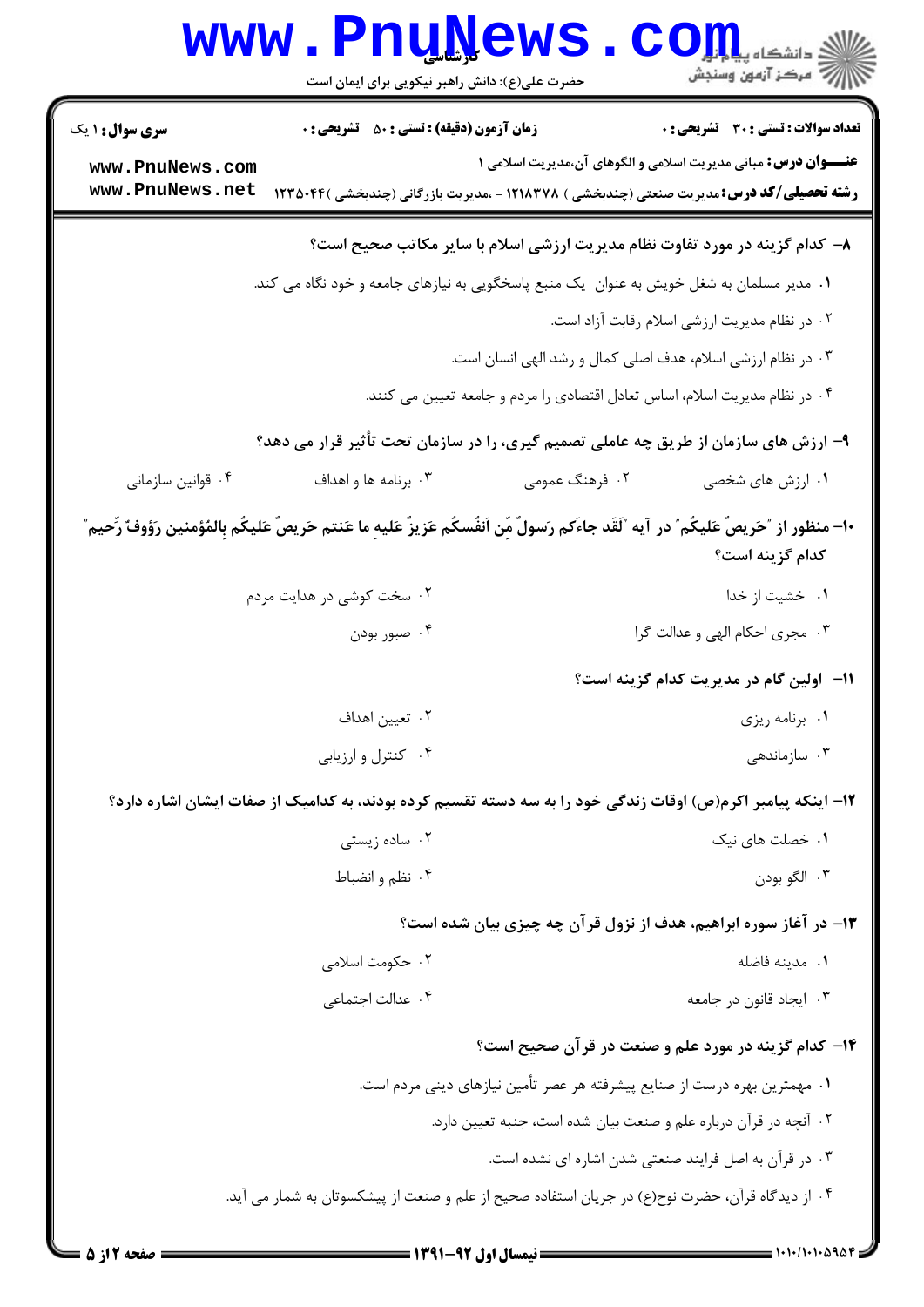| <b>WWW</b>                                                   | <b>Lunivemp</b><br>حضرت علی(ع): دانش راهبر نیکویی برای ایمان است |                                                                                                                                                                         | ن دانشڪاه پ <b>ياي<mark>ا</mark>ء</b><br>7' مرڪز آزمون وسنڊش |
|--------------------------------------------------------------|------------------------------------------------------------------|-------------------------------------------------------------------------------------------------------------------------------------------------------------------------|--------------------------------------------------------------|
| <b>سری سوال : ۱ یک</b><br>www.PnuNews.com<br>www.PnuNews.net | <b>زمان آزمون (دقیقه) : تستی : 50 ٪ تشریحی : 0</b>               | <b>عنـــوان درس:</b> مبانی مدیریت اسلامی و الگوهای آن،مدیریت اسلامی ۱<br><b>رشته تحصیلی/کد درس:</b> مدیریت صنعتی (چندبخشی ) ۱۲۱۸۳۷۸ - ،مدیریت بازرگانی (چندبخشی )۲۳۵۰۴۴ | <b>تعداد سوالات : تستی : 30 ٪ تشریحی : 0</b>                 |
|                                                              |                                                                  | ۱۵– بر اساس آیه ۲۴ سوره حدید، هدف عمومی همه پیام آوران و زمامداران حکومت اسلامی در طول تاریخ چه بوده است؟                                                               |                                                              |
| ۰۴ کمال انسانی                                               | ۰۳ خلیفه ا… شدن انسان                                            | ۰۲ قسط و عدل جامعه                                                                                                                                                      | ٠١. احياء دين اسلام                                          |
|                                                              |                                                                  | ۱۶– از دیدگاه شهید مطهری، بیشترین آیات قران درباره چه نوع عدالتی بحث کرده است؟                                                                                          |                                                              |
|                                                              |                                                                  |                                                                                                                                                                         | ۰۱ عدل جمعی                                                  |
|                                                              |                                                                  |                                                                                                                                                                         | ۰۲ عدل تکوینی                                                |
|                                                              |                                                                  |                                                                                                                                                                         | ۰۳ عدل تشریحی                                                |
|                                                              |                                                                  |                                                                                                                                                                         | ۰۴ عدل اخلاقی                                                |
|                                                              |                                                                  | ۱۷- ً مجموعه مقرراتی که برای استقرار نظم در جامعه وضع می گردد، چه نام دارد؟                                                                                             |                                                              |
| ۰۴ نظام                                                      | ۰۳ عدالت اجتماعی                                                 | ۰۲ قانون                                                                                                                                                                | ۰۱ حقوق                                                      |
|                                                              |                                                                  | <b>۱۸</b> - از دیدگاه کدامیک از  متفکران زیر، عدالت به سه صورت کلی، توزیعی و تعویضی قابل تعریف است؟                                                                     |                                                              |
|                                                              | ۰۲ افلاطون                                                       |                                                                                                                                                                         | ۰۱ ارسطو                                                     |
|                                                              | ۰۴ شهید صدر                                                      |                                                                                                                                                                         | ۰۳ شهید مطهری                                                |
|                                                              |                                                                  |                                                                                                                                                                         | ۱۹– اصلی ترین معنای عدالت کدام گزینه است؟                    |
|                                                              | ۰۲ قانونمندی                                                     |                                                                                                                                                                         | ۰۱ توازن                                                     |
|                                                              | ۰۴ برابری و مساوات                                               |                                                                                                                                                                         | ۰۳ اعطای حقوق                                                |
|                                                              |                                                                  | ۲۰– بر اساس فرمایش حضرت علی(ع) در نهج البلاغه، پایه های ایمان کدامند؟                                                                                                   |                                                              |
|                                                              | ۰۲ صبر، زهد، یقین، عقل                                           |                                                                                                                                                                         | ۰۱ زهد، جهاد، صبر، یقین                                      |
|                                                              | ۰۴ جهاد، زهد، عدل، صبر                                           |                                                                                                                                                                         | ۰۳ صبر، یقین، عدل، جهاد                                      |
|                                                              |                                                                  | <b>۲۱</b> - بزرگترین رکنی که اسلام بر آن استوار است کدام مورد است؟                                                                                                      |                                                              |
|                                                              | ۰۲ امامت و خلافت                                                 |                                                                                                                                                                         | ۰۱ جهاد                                                      |
|                                                              | ۰۴ امر به معروف و نهی از منکر                                    |                                                                                                                                                                         | ۰۳ دین                                                       |
|                                                              |                                                                  | ۲۲- در سازمان سیاسی یک جامعه، چه عاملی باعث مهار شدن نیروی طغیانگر قدرت و کنترل آن می شود؟                                                                              |                                                              |
|                                                              | ۰۲ سیاست                                                         |                                                                                                                                                                         | ۰۱ عدالت                                                     |
|                                                              | ۰۴ اتحاد                                                         |                                                                                                                                                                         | ۰۳ قانون                                                     |
|                                                              |                                                                  |                                                                                                                                                                         |                                                              |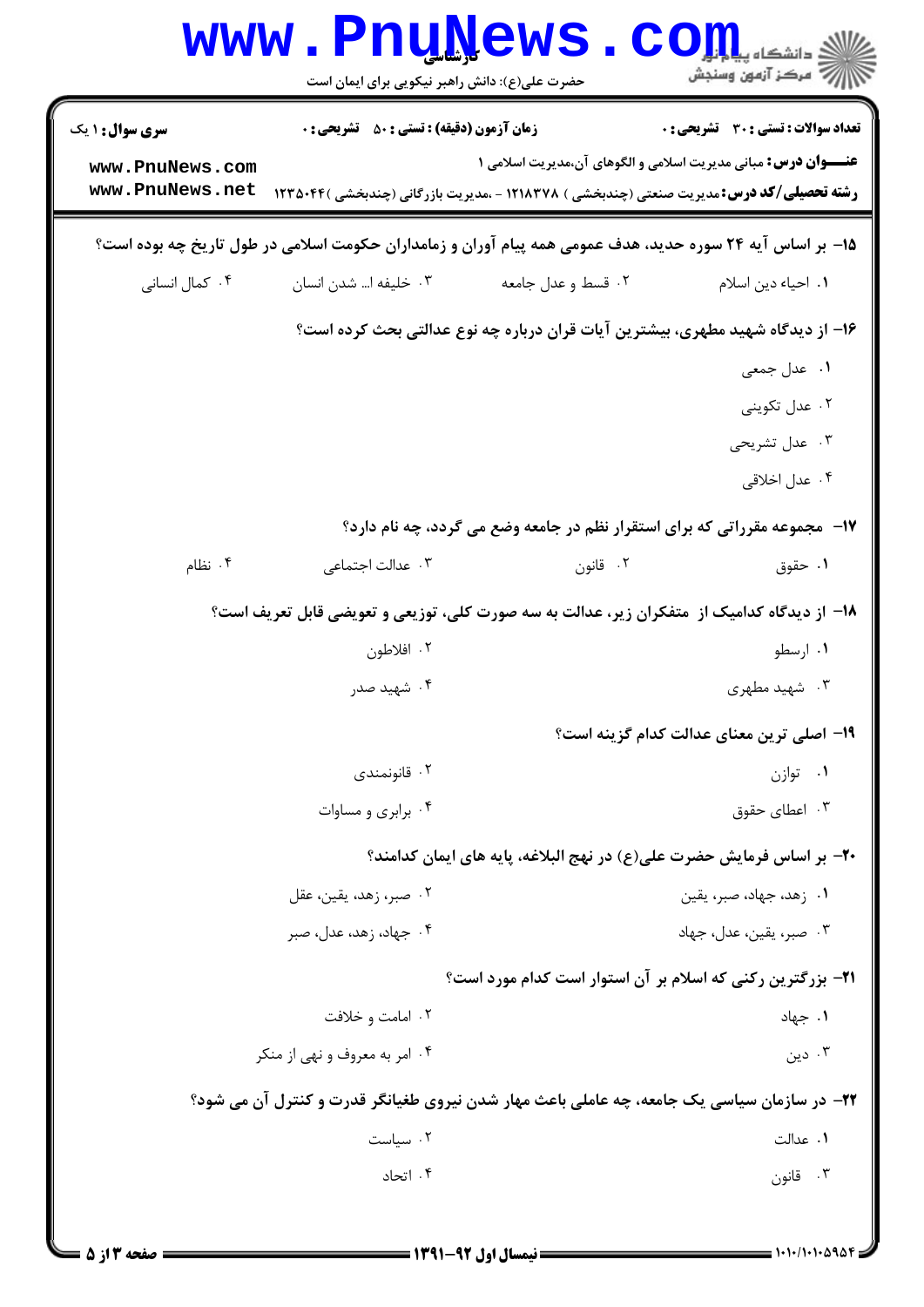| <b>WWW</b>                                                   | <b>Pnunews</b><br>حضرت علی(ع): دانش راهبر نیکویی برای ایمان است                                                                                       |                                                                            | د دانشکاه پ <b>یا یا یار</b><br>رِ آرمون وسنڊش |
|--------------------------------------------------------------|-------------------------------------------------------------------------------------------------------------------------------------------------------|----------------------------------------------------------------------------|------------------------------------------------|
| <b>سری سوال : ۱ یک</b><br>www.PnuNews.com<br>www.PnuNews.net | <b>زمان آزمون (دقیقه) : تستی : 50 ٪ تشریحی : 0</b><br><b>رشته تحصیلی/کد درس:</b> مدیریت صنعتی (چندبخشی ) ۱۲۱۸۳۷۸ - ،مدیریت بازرگانی (چندبخشی )۱۲۳۵۰۴۴ | <b>عنـــوان درس:</b> مبانی مدیریت اسلامی و الگوهای آن،مدیریت اسلامی ۱      | تعداد سوالات : تستي : 30 ٪ تشريحي : 0          |
|                                                              | ۲۳- بر اساس فرموده حضرت علی (ع) مشورت با چه کسی انسان را از نیکوکاری باز می دارد و از تنگدستی می ترساند؟                                              |                                                                            |                                                |
| ۰۴ سخن چين                                                   | ۰۳ حريص                                                                                                                                               | ۰۲ ترسو                                                                    | ۰۱ بخیل                                        |
|                                                              |                                                                                                                                                       | <b>۲۴</b> - حدیث و سیره به ابعاد کدامیک از منابع و متون اسلامی اشاره دارد؟ |                                                |
| ۰۴ سنت                                                       | ۰۳ اجماع                                                                                                                                              | ۰۲ عقل                                                                     | ۰۱ قرآن                                        |
|                                                              | ۲۵– کدام گزینه از نخستین فقهایی است که مسئله نیاز به ولی فقیه در عصر غیبت را مطرح نموده است؟                                                          |                                                                            |                                                |
|                                                              |                                                                                                                                                       |                                                                            | ٠١ علامه مجلسى                                 |
|                                                              |                                                                                                                                                       |                                                                            | ٠٢ قطب الدين راوندي                            |
|                                                              |                                                                                                                                                       |                                                                            | ۰۳ امام خمینی(ره)                              |
|                                                              |                                                                                                                                                       |                                                                            | ۰۴ شیخ مفید                                    |
|                                                              | ۲۶– اینکه عالیترین و مطلوب ترین شکل حکومت ، حکومتی است که امام معصوم (ع) در رأس آن باشد، به کدامیک از دلایل                                           |                                                                            | اثبات ولايت فقيه اشاره دارد؟                   |
| ۰۴ دلایل روایی                                               | ۰۳ دلایل عقلی و نقلی                                                                                                                                  | ۰۲ دلایل نقلی                                                              | ۰۱ دلایل عقلی                                  |
|                                                              |                                                                                                                                                       | ۲۷- ولایت فقیه در حوزه کدامیک از انواع ولایت مطرح می شود؟                  |                                                |
|                                                              |                                                                                                                                                       |                                                                            | ٠١ ولايت اسلامي                                |
|                                                              |                                                                                                                                                       |                                                                            | ۰۲ ولايت تشريعي                                |
|                                                              |                                                                                                                                                       |                                                                            | ۰۳ ولايت الهي                                  |
|                                                              |                                                                                                                                                       |                                                                            | ۰۴ ولايت تكويني                                |
|                                                              | ۲۸– پایه و اساس حرکت اجتماعی بی نظیر و تحسین برانگیز حضرت امام خمینی(ره) در عصر حاضرناشی از کدام گزینه است؟                                           |                                                                            |                                                |
|                                                              | ۰۲ خصوصیات فردی امام                                                                                                                                  |                                                                            | ٠١ قاطعيت و عدم سازش امام                      |
|                                                              | ۰۴ توکل و ايمان قوي                                                                                                                                   |                                                                            | ۰۳ حمایت مردمی                                 |
|                                                              |                                                                                                                                                       | ۲۹- ابزار شناسایی قوت ها و فرصتها برای یک مدیر کدام گزینه است؟             |                                                |
|                                                              | ۰۲ برنامه ریزی                                                                                                                                        |                                                                            | ۰۱ شجاعت                                       |
|                                                              | ۰۴ کنترل                                                                                                                                              |                                                                            | ۰۳ قدرت                                        |
|                                                              |                                                                                                                                                       |                                                                            |                                                |
|                                                              |                                                                                                                                                       |                                                                            |                                                |